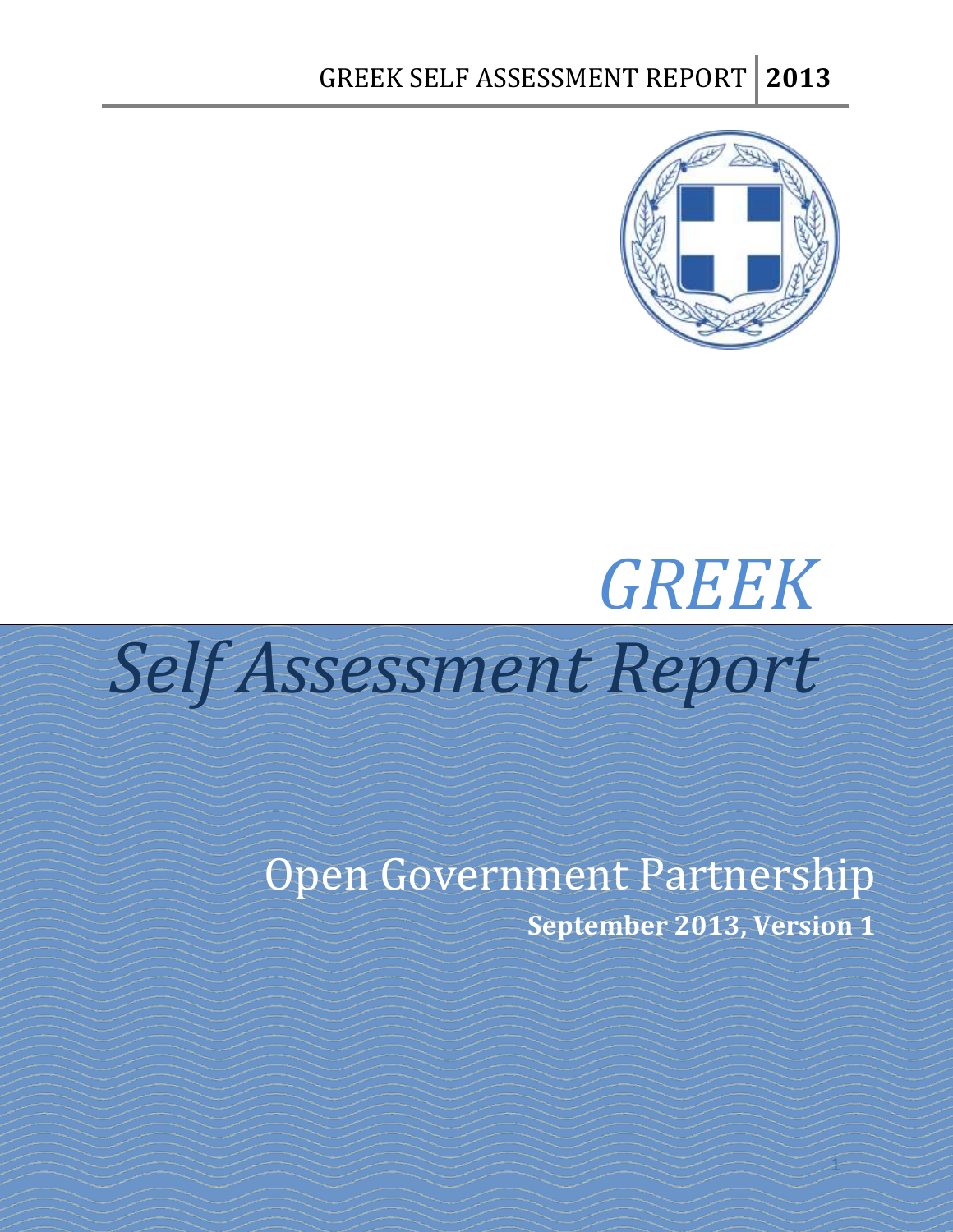## **Table of Contents**

| Goal 1: Increase number of legislative acts going through online consultation  8 |  |
|----------------------------------------------------------------------------------|--|
|                                                                                  |  |
|                                                                                  |  |
|                                                                                  |  |
|                                                                                  |  |
|                                                                                  |  |
|                                                                                  |  |
| Goal 1: Open data regarding prices, as collected by Prices Observatory 13        |  |
|                                                                                  |  |
|                                                                                  |  |
|                                                                                  |  |
|                                                                                  |  |
|                                                                                  |  |
| Goal 3: Enable open, transparent and safeguarded document circulation17          |  |
|                                                                                  |  |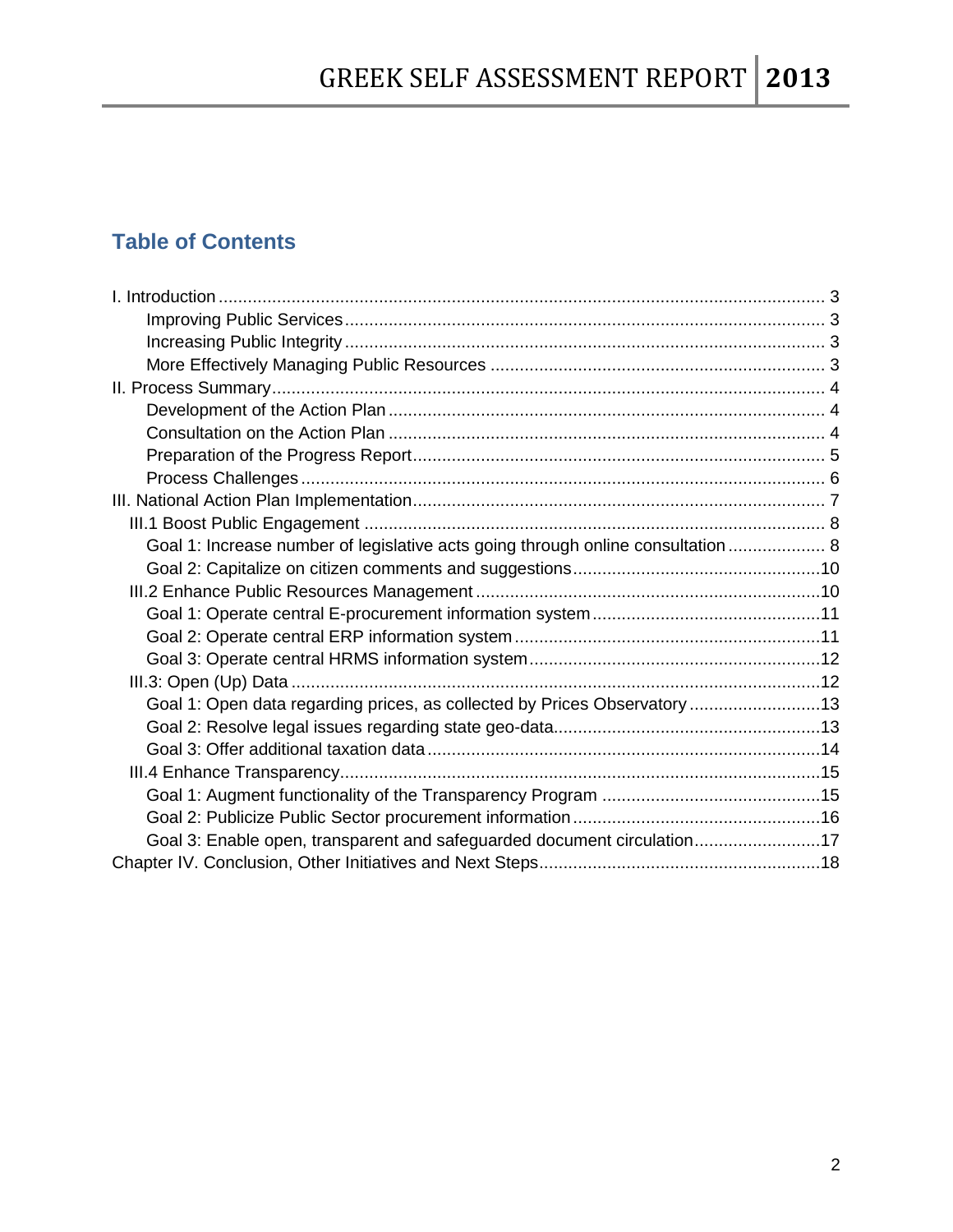# <span id="page-2-0"></span>I. **Introduction**

Since April 2012, when the national Action Plan for open governance was submitted, Greece officially participates in Open Government Partnership - OGP.

The implementation of this Action Plan aims to enrich the Open Government framework in order to enforce the principles of transparency, participation, collaboration, accountability, effectiveness and efficiency. Focus is also given to the qualitative upgrade of the public services through citizen participation and everyday interaction with the public sector along with the efficient management of public resources and the effective usage of funding products and knowledge transfer and support programs for implementing the strategy for the Electronic Government.

The planning of a national strategy for open government actions depicts the importance of the collaborative projects in order to produce high quality services, the importance in access and use of open public data, transparency, and the partnership with citizens and enterprises in the development of a high organized Policy for the Electronic Government.

#### <span id="page-2-1"></span>**Improving Public Services**

In order to improve the quality of public services, as well as offer any additional ones required, the government will work in close collaboration with social partners and citizens alike. Their input is required, in the form of suggestions, complaints, ideas, and comments. This will be a valuable feedback, as well as a control mechanism, for the process of improvement.

#### <span id="page-2-2"></span>**Increasing Public Integrity**

In order to increase public integrity, a series of measures will be taken towards an open access to information, as well as the accountability of each public servant, each public administrative organization (in any level), and each decision maker of the government.

#### <span id="page-2-3"></span>**More Effectively Managing Public Resources**

A series of measures undertaken for the national strategy for open government include actions that address the efficient management of the State budget and Public Procurement processes also focusing on the effective usage of foreign assistance and financing either through funding products for ICT businesses or through knowledge transfer and support to design and implement this strategy.

In addition, measures are being taken towards the restructuring of the Greek Public Sector with focus on the provision of a Human Capital Management System aiming to shift bureaucratic culture to citizen-oriented culture, cut down on budget costs and administrative burden deriving from disproportionate organizational structures, coordinate in a uniform and transparent way all human capital management policies and develop public servants to meet current citizens' needs.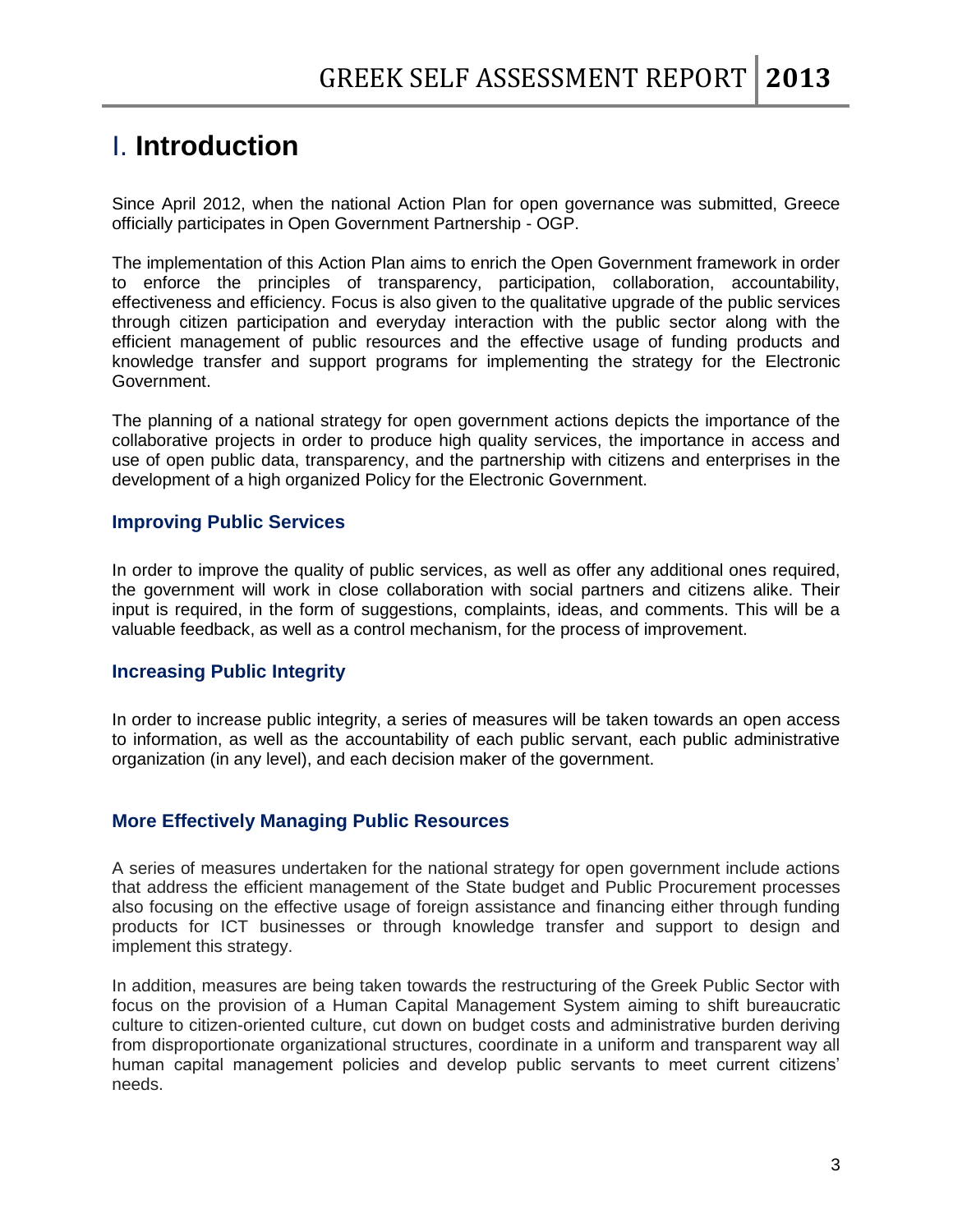# <span id="page-3-0"></span>**II. Process Summary**

#### <span id="page-3-1"></span>**Development of the Action Plan**

For the development and implementation of the national strategy for ICT, open government and e-government, the Information and Communications Committee was formed (by act of the Cabinet in 2011). Chairman of the committee was the Deputy Minister for Administrative Reform and E-Government responsible for e-Government. Members were the General Secretaries of key ministries.

In order to monitor and effectively execute all projects, some specific project management offices were established - called Groups for Management, Design and Supervision of Projects (GMDSP). The GMDSPs undertaked initiatives regarding planning, monitoring and coordinating actions on information technology, open government and communications. Each GMDSP had a designated scope area.

The GMDSPs were used as a channel of communication between ministries, in order to study and define the objectives of the country regarding open government on the part of public bodies. At the same time, the first attempts on engaging civil society were made. The goal was pinpointing civil society demands - as well as gathering needs, ideas and suggestions. Such efforts are described in the following.

Finally, the Greek state prepared (for the first time) a national strategy for ICT and e-Government in March 2012. The text also included the current directions to Open Governance. For the preparation of the strategy, three components were taken into account:

- The obligation to apply community guidelines for the implementation of the 'Europe 2020 Strategy' and the priorities of the Digital Agenda<sup>1</sup>,
- First results of the work of GMDSPs,
- **First results of citizen consultation.**

In April 2012 the Action Plan on Open Governance was completed. It stems from the national strategy for ICT and e-Government. The text was submitted to the OGP; concurrently a process for continuous improvement of the action plan was launched.

#### <span id="page-3-2"></span>**Consultation on the Action Plan**

 $\overline{a}$ 

**Public Consultation:** The Action Plan on Open Governance is available for public consultation on the website opengov.gr - it is the same site the government bills are published for consultation. The access is open to any citizen who wants to participate, either individually or by expressing opinions of organized group. The comments submitted are checked by an

 $1$  The European Commission launched in March 2010 the development strategy "Europe 2020" to exit the crisis and prepare the EU economy for the challenges of the next decade. The Digital Agenda for Europe (DAE) is one of the seven flagship initiatives of the 'Europe 2020', which is the development strategy of the European Union for the decade 2010-2020.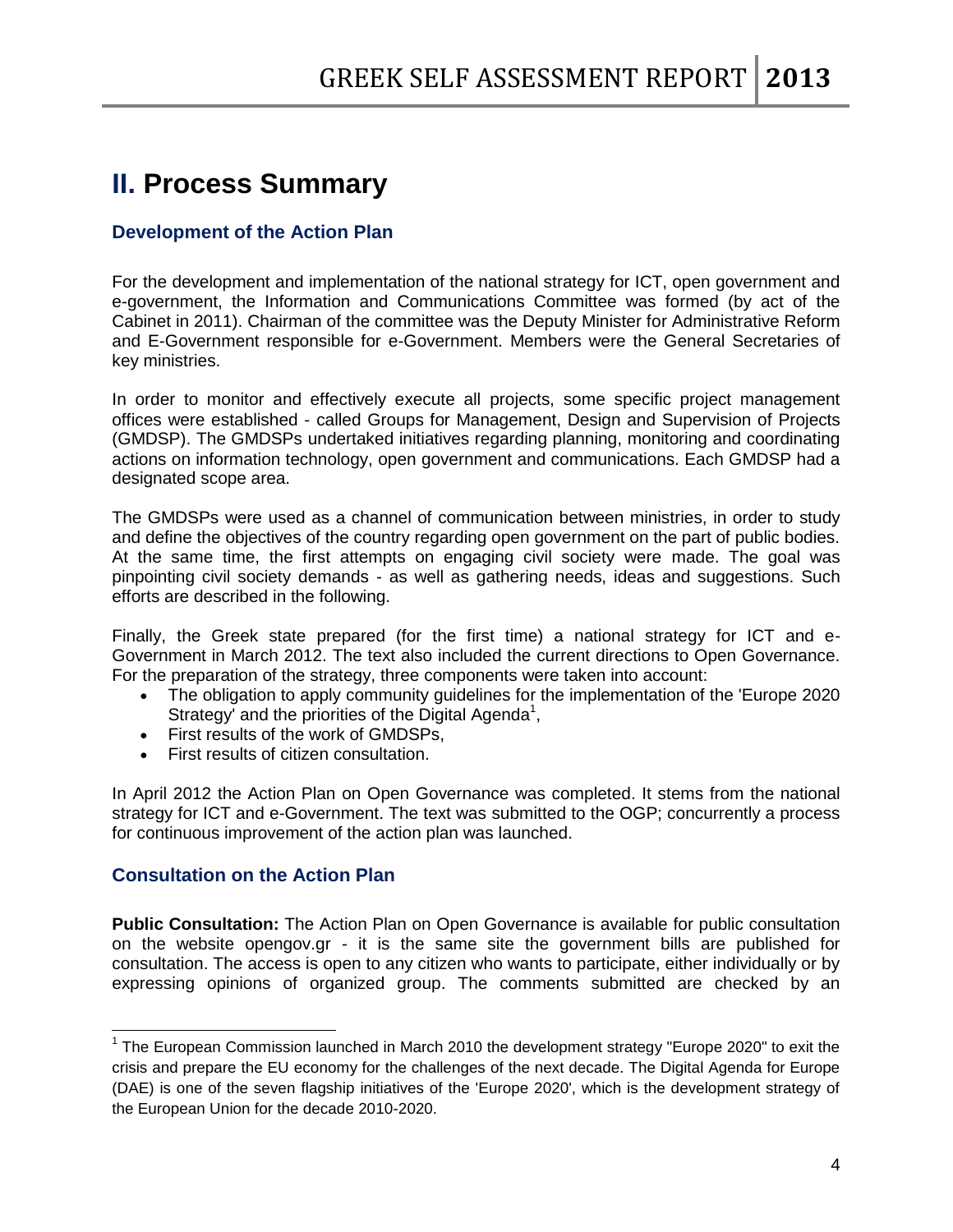administrator for abusive and inappropriate language (this check is only about the language, not the content).

**Work Progress:** Public bodies, implementing the Action Plan, are gradually progressing to the fulfillment of the commitments that concern them. The GMDSPs became idle, so the horizontal communication between ministries is an open issue.

**Appointment of Representative:** On 27 August 2013, following a period of change of the political scene, the Minister of Administrative Reform and E-Governance reaffirms the country's commitment to the OGP and designates the Deputy Minister for Administrative Reform and e-Governance (Dr Evy Christofilopoulou) as the new national representative. Following that, the relevant work-groups are reactivated and the consultation process with public bodies, social partners and citizens is rekindled.

**Calling organized groups of citizens:** Along with the above, and aiming at the exchange of views with citizens, organized groups of citizens were invited to participate in the formulation of the specific documents. The progress report on the Action Plan (OGP) is one of these documents. There was an enthusiastic response, as nearly everyone involved offered suggestions. This was followed by a roundtable discussion of all stakeholders who responded, under the coordination of the Deputy Minister for Administrative Reform and E-Governance (Dr Evy Christofilopoulou) which is the designated representative in OGP. The Deputy Minister is expected to meet with each of these groups separately in the near future to further discuss the positions raised. Among the participants were: Transparency International Greece, the Greek Ombudsman, the National Confederation of People with Disabilities, the Greek Free/Open Source Society and the Federation of Hellenic ICT Enterprises.

#### <span id="page-4-0"></span>**Preparation of the Progress Report**

This progress report utilized the same structures and processes used for the preparation of the Action Plan.

| Law on e-Government (3979)                                  | 16/06/2011            |
|-------------------------------------------------------------|-----------------------|
| Publication of the national strategy for e-Government       | 20/3/2012             |
| Submission of Action Plan                                   | 9/4/2012              |
| Preparation of draft progress report                        | 15/8/2013             |
| Meetings with public sector bodies                          | 16/8/2013 - 14/9/2013 |
| Launching of public consultation on progress report         | 18/09/2013            |
| Invitation of social partners to comment on progress report | 23/8/2013             |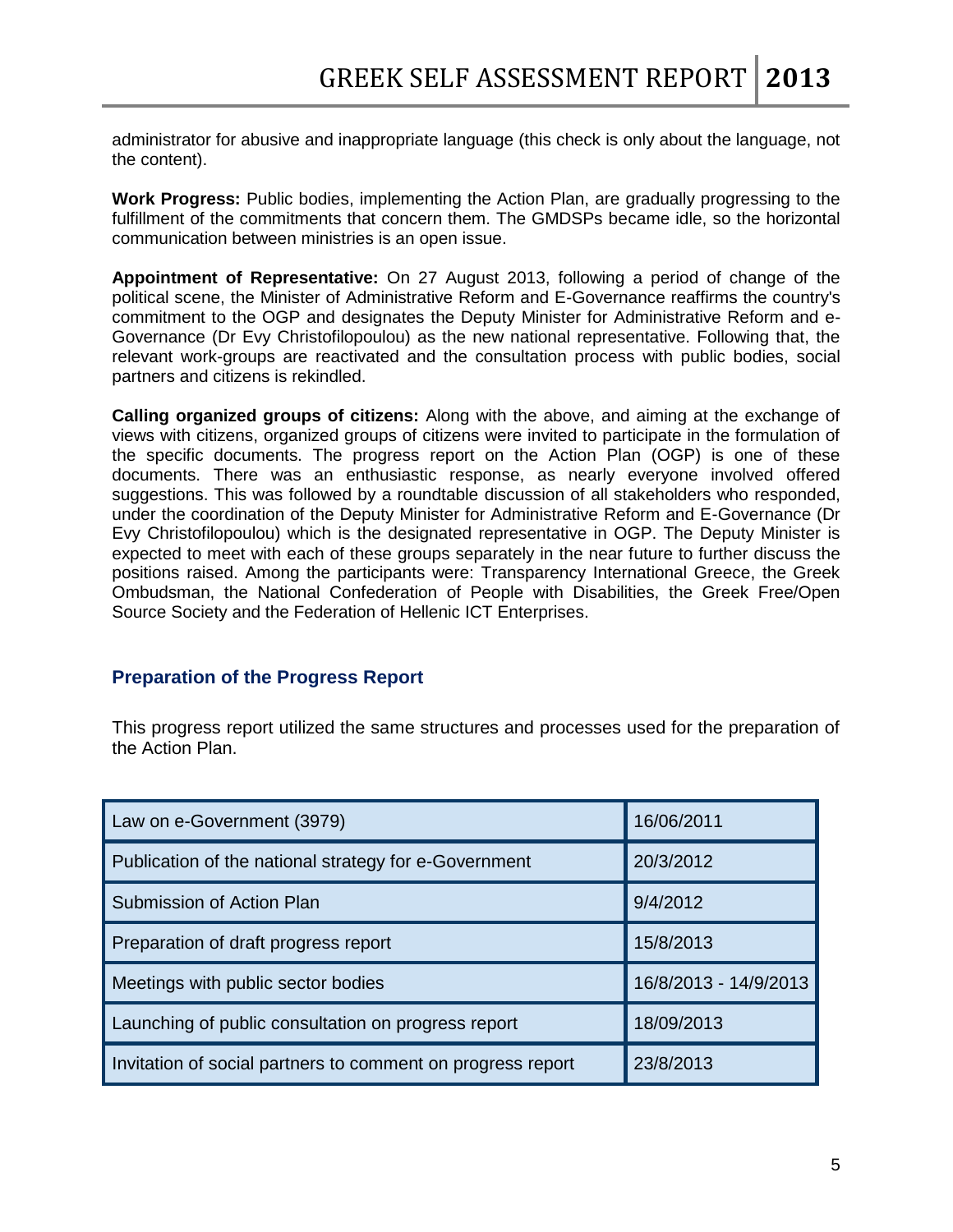# GREEK SELF ASSESSMENT REPORT **2013**

| End of commenting period by social partners                                | 6/9/2013   |
|----------------------------------------------------------------------------|------------|
| End of public consultation on progress report                              | 30/09/2013 |
| Meeting with the social partners, discussions on progress report 25/9/2013 |            |
| Finalization of progress report                                            | 28/9/2013  |

#### <span id="page-5-0"></span>**Process Challenges**

During the development of the Action Plan a set of issues was identified - most important ones being:

- **Downgrading the importance of open government in relation to other strategic priorities.** While the government recognizes the critical importance of open government, most citizens and many public officials focus on other political issues e.g. the economic crisis, the level of unemployment, the public deficit, crime rate etc. This makes the active participation of the more difficult It is for this reason, as they claim, that they do not issue to participate in drafting the Action Plan.
- **Citizen participation in public consultation is not at desired level.** Citizens find it difficult to believe that the comments they submit to public consultation are taken into account for the development of the Action Plan. Having witnessed minimum attention paid by legislators at the public consultation of the bills, they feel that the same approach will be held regarding the Action Plan - thus their participation in the public consultation is limited.

Focusing on and answering to these challenges, the Action Plan was successfully developed, reflecting the commitments of the Greek state for the OGP, and setting the next governmenatl goals for open governance.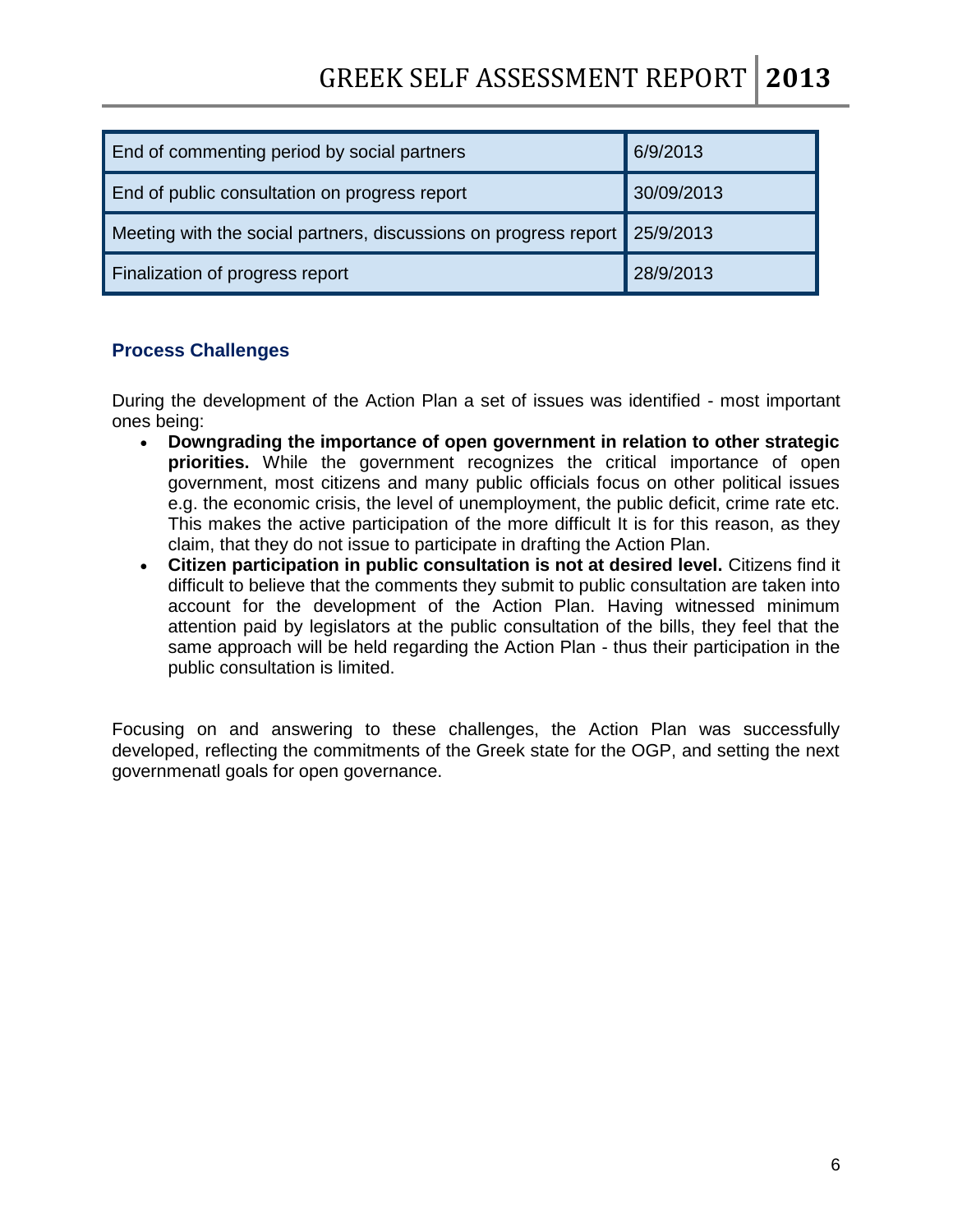# <span id="page-6-0"></span>**III. National Action Plan Implementation**

This section presents the progress regarding the four commitments the Greek government chose to undertake in 2012 action plan.

|                        | Target: Boost Public Engagement                                          |                              |
|------------------------|--------------------------------------------------------------------------|------------------------------|
| Goal 1:                | Increase number of legislative acts going through<br>online deliberation | Partially implemented        |
| Goal 2:                | Capitalize on citizen comments and suggestions                           | Partially implemented        |
|                        | Target: Enhance Public Resources Management                              |                              |
| Goal 1:                | Operate central E-procurement information system                         | <b>Fully implemented</b>     |
| Goal 2:                | Operate central ERP information system                                   | Partially implemented        |
| Goal 3:                | Operate central HRMS information system                                  | Partially implemented        |
| Target: Open (Up) Data |                                                                          |                              |
|                        |                                                                          |                              |
| Goal 1:                | Open data regarding prices, as collected by Prices<br>Observatory        | <b>Fully implemented</b>     |
| Goal 2:                | Resolve legal issues regarding state geo-data                            | <b>Fully implemented</b>     |
| Goal 3:                | Offer additional taxation data                                           | <b>Partially implemented</b> |
|                        | <b>Target: Enhance Transparency</b>                                      |                              |
| Goal 1:                | Augment functionality of the Transparency Program                        | <b>Fully implemented</b>     |
| Goal 2:                | Publicize Public Sector procurement information                          | <b>Fully implemented</b>     |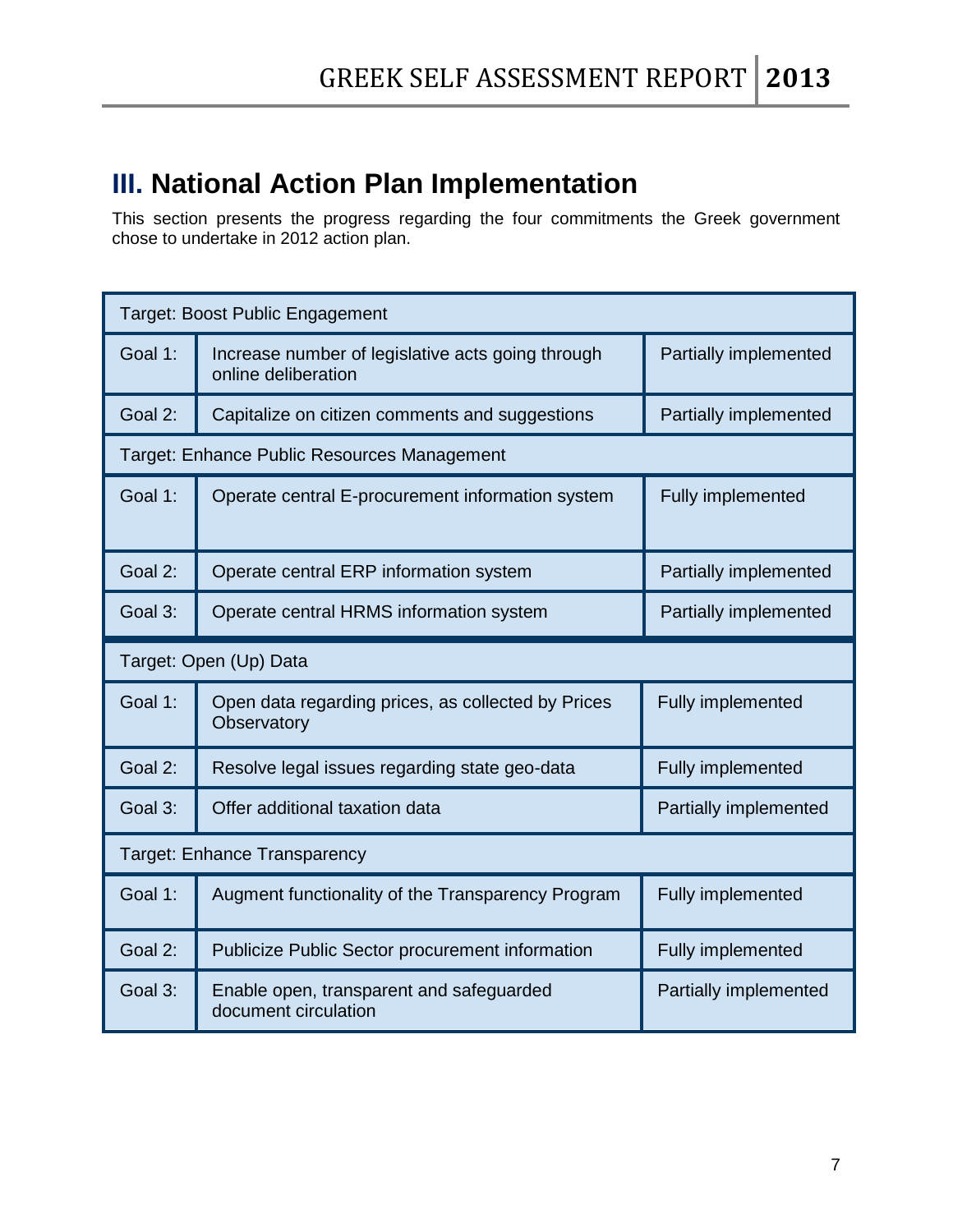#### <span id="page-7-0"></span>**III.1 Boost Public Engagement**

The Greek government has initiated the use of online tools in order to engage citizens and organizations in discussions on issues of public interest, such as legislative acts and public policies. With the 2010 revision of the Standing Orders of the Parliament, every proposed legislation submitted must also be accompanied by a report on the results of the public consultation that took place prior to this submission.

The online consultation platform (opengov) is available at [http://opengov.gr.](http://opengov.gr/) The National Centre for Public Administration and Local Government (ΕΚΔΔΑ) is responsible for its operation.

#### <span id="page-7-1"></span>**Goal 1: Increase number of legislative acts going through online consultation**

Currently online consultation is limited. The Goal was doubling the number (percentage) of legislative acts that go through this process by June 2013, as well as increase of public engagement and feedback received.

Almost four years have been passed since the start of the operation of the online consultation platform (opengov). From October 2009 up until September 2013 358 consultations took place and 99.750 comments were submitted. The number of consultations for the last year has been higher than expected (approximately 90 consultations per year). On the other hand there is a 10% decrease on the number of the comments submitted.



Graph: Number of consultations per month.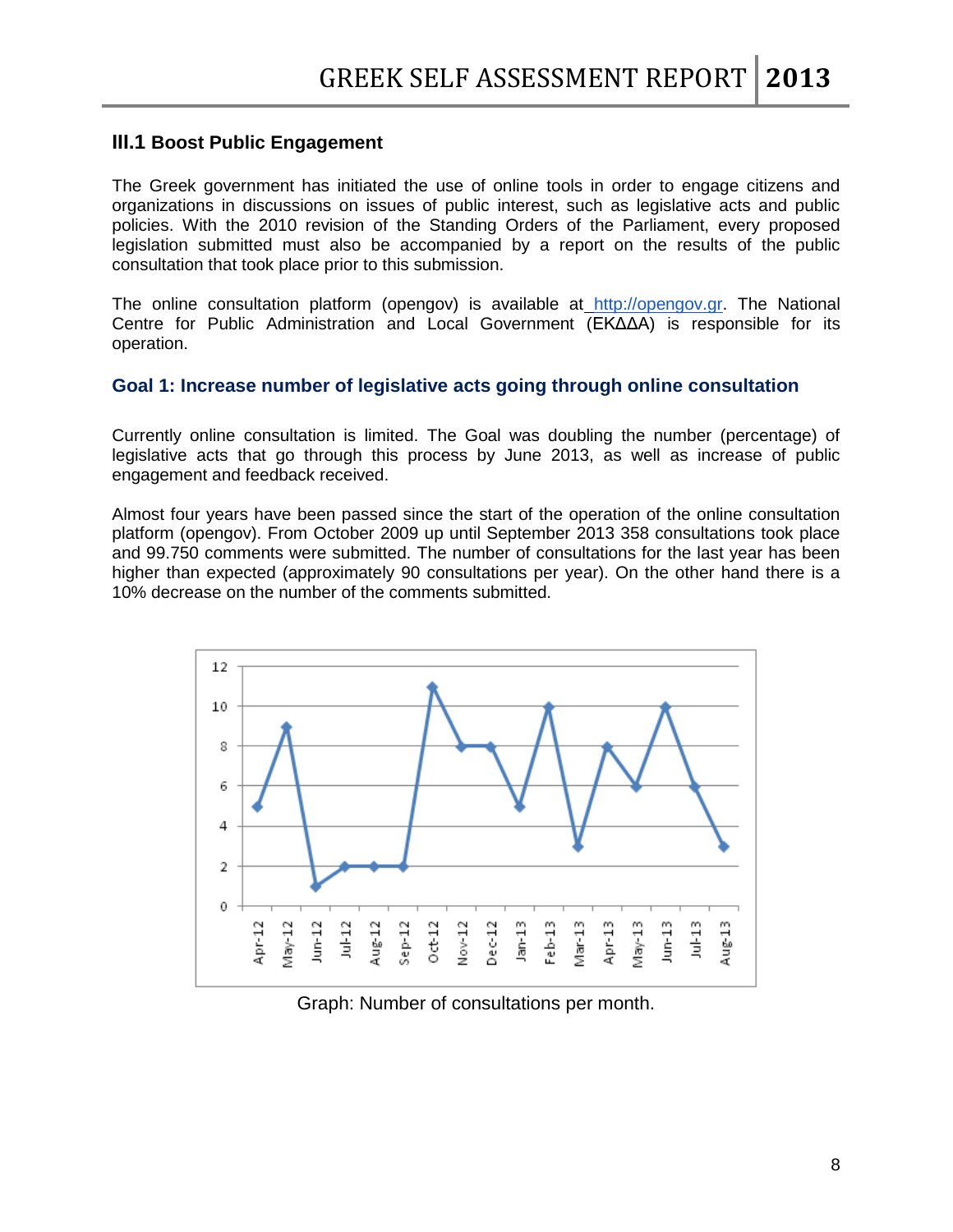Indicators (10/2009 - 09/2013):

- Number of consultations: 358
- Number of comments: 99.750
- Categories of consultations: Legislative 52% Pre-Legislative 27%, Others 23%
- Mean duration of consultation: 18 days (3 71 days)
- Mean number of comments per consultation: 278 (0 13.741 comments)
- Median of the number of comments per Consultation: 80
- Mean number of consultations per month: 7.5 (1 11 months), declining during July and August
- Network of Consultation Managers: 87 administrators as representatives of institutions.

In order to evaluate the public consultations system, the National Centre for Public Administration and Local Government (ΕΚΔΔΑ), working with the Department of Administrative Science, Faculty of Political Science and Public Administration of the National and Kapodistrian University of Athens, supported in spring 2013 a relevant survey, as a part of a PhD Thesis, with broad citizen participation. Using an online questionnaire, a series of questions have been investigated, such as participation frequency in public consultations, citizen satisfaction for the process, the material provided, webpage accessibility and feedback, as well as alternative ways of expressing opinion. The questions were based on the principle of completeness and reliability, the principle of trust, the principle of equal treatment and equality before the law and the principle of open use and re-use of public information.

The preliminary results indicate that although citizens consider an online public consultation system very useful, especially today, they have reservations if their opinion and comments are taken into account during the formulation of legislation. The final results will be published after την completion of the survey from the University of Athens and the National Centre for Public Administration and Local Government

Also, an important point raised during the public consultation on the present progress report, is the exclusion of certain groups of persons with disability from the consultation process since the e-consultation platform has not implemented the necessary accessibility procedures and tools.

It is also important to underline that during the implementation of the consultation process:

- The average consultation time is much less than the statutory. Agencies are uploading proposed legislation for a limited number of days, effectively preventing citizens and social partners to participate. This is supported by the average consultation time value of just 17 days.
- A high percent of Bills are given for consultation in their final stage. Almost 50% of the number of consultations is about final stage Bills and not pre-legislative texts.

During 2013 the National Centre for Public Administration and Local Government is planning the second stage of evaluation of the consultation mechanism, in order to investigate the use of comments in the final stage legislative acts.

**Evaluation:** Partially implemented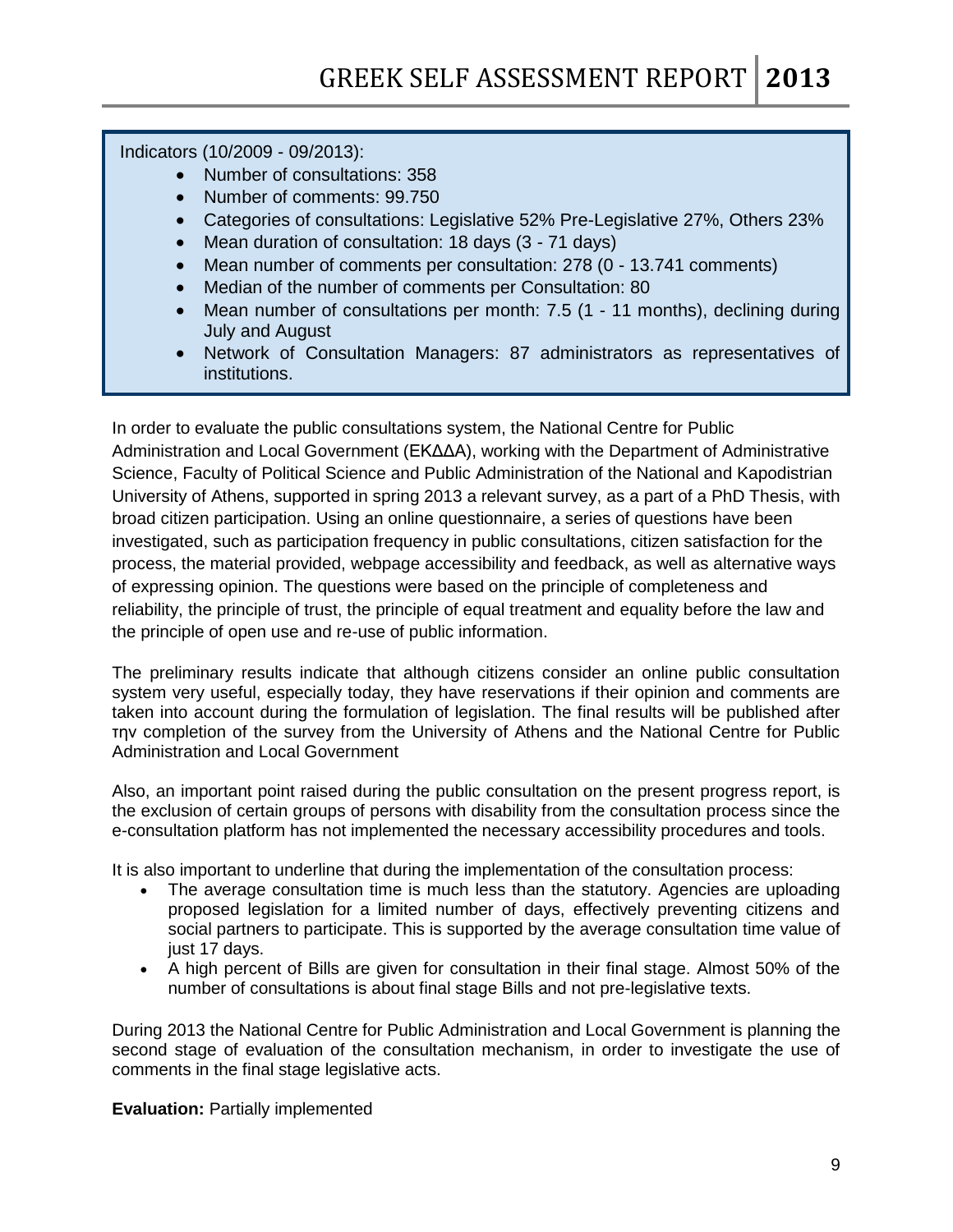#### **Next steps:**

- Further increase the percentage of acts that are published for consultation
- Extend the period during which each act enters consultation

#### <span id="page-9-0"></span>**Goal 2: Capitalize on citizen comments and suggestions**

There is no common and rigorous mechanism in place, to ensure that citizen comments and suggestions are fully utilized. This reduces citizen motivation to participate in future consultations. Each public body applies its own methods for utilizing comments and suggestions submitted - in most cases without a feedback mechanism regarding this utilization. An audit trail mechanism needs to be developed, throughout the process, to explain which criteria were applied when weighing up the evidence from the process, and therefore how the views of those involved have improved the final result.

#### **Evaluation:** Partially implemented

Νew parallel ways of communicating with citizens and social partners have also been initiated. A number of innovative participatory workshops have been organized to support the electronix deliberation process. The goal the workshops is the emergence of modern public policies and the formulation of an implementation framework with the participation of officials from the public sector, experts from Greece or from abroad, members of the academic and research community as well as representatives from private and non-governmental organizations. These innovative workshops are a close consultation process, in alignment with the objectives set by the Open Governance regarding shaping public policies, the submission of proposals to improve Public Administration and for addressing existing problems and dysfunctions especially in areas which citizens have a low degree of satisfaction with the services provided. The National Centre for Public Administration and Local Government, that is institutionally responsible for the operation of the website of the public consultation, has implemented workshops in fields as:

- «Competitiveness and Improving the business environment»
- «E-Prescription»
- «Increasing transparency Fight against corruption»
- «Innovations in Consultation: civic participation in decision-making»
- «Athens: City in crisis;»
- «E-Gov Framework»
- «Transparency Program: Present and Future of Transparency in Public Life»
- «Electronic Publication, Distribution and Archiving»

#### <span id="page-9-1"></span>**III.2 Enhance Public Resources Management**

The Greek government focuses on enhancing public resources management, in order to achieve a more efficient result. As a target is not part of the OGP initiative, but the following goals are prerequisite for the proper implementation of the commitments required by OGP. Therefore three goals have been put in the 2012 Action Plan.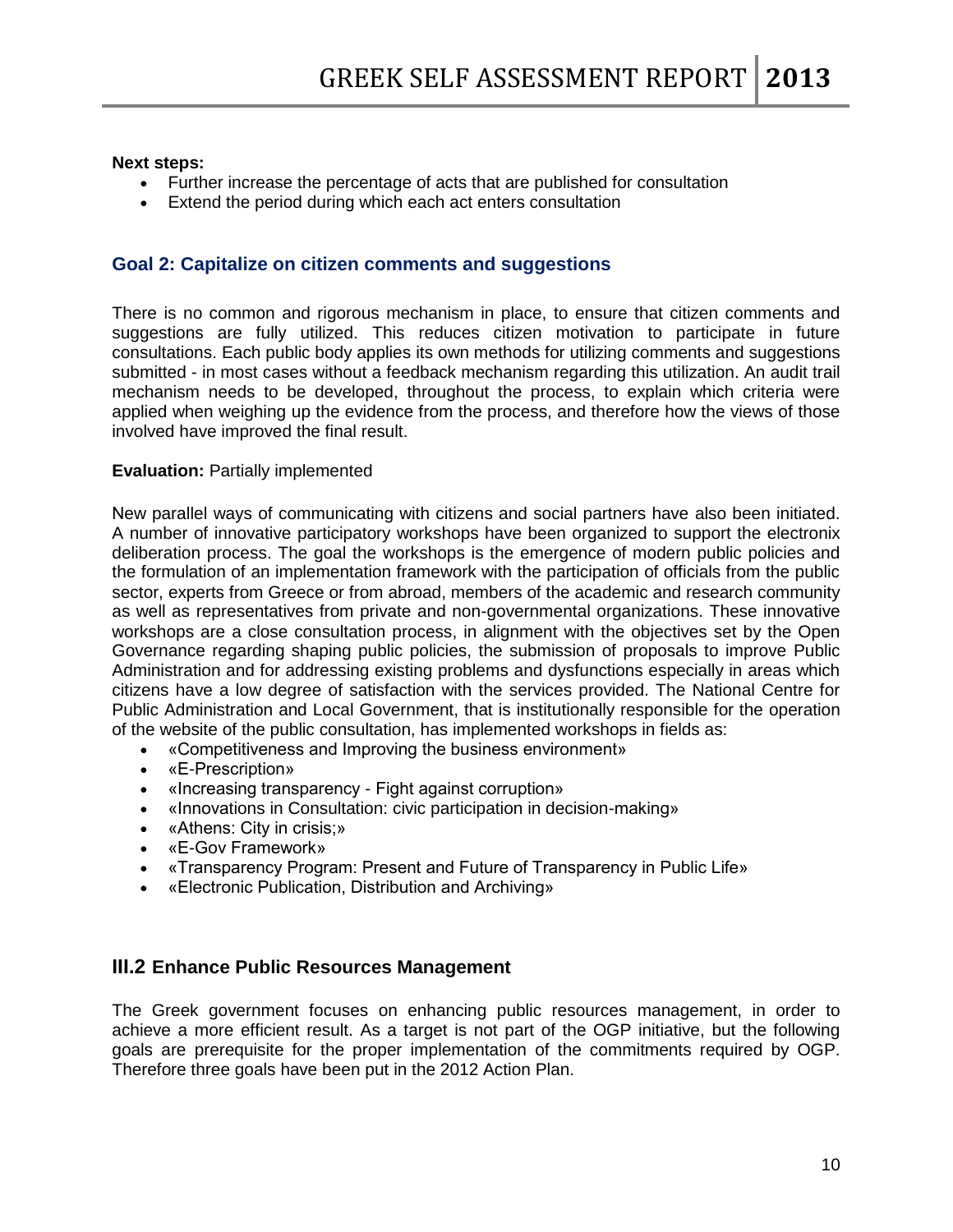#### <span id="page-10-0"></span>**Goal 1: Operate central E-procurement information system**

The project National Electronic Public Procurement System (NEPPS) aims to create and operate an electronic system for implementing e-procurement for all public sector. The project is undergoing in pilot operation with a projected start date of productive operation in April 2014.

At this stage the Central Electronic Registry for Public Contracts (CERPC), a NEPPS subsystem, which publishes information on public procurement is in pilot mode. There are recorded all the tendering processes of public procurements for all public sector entities (goods or services or works) which are initiated by a primary request of the contracting authority and with budget over 1000 euros.

By the end of August 2013, with effect from 04.02.2013, had been registered approximately 118,332 procurement claims

Its purpose is to enhance the transparency and control of rational and proper Public Accounting use of public expenditure.

The aim of the registry is to strengthen the healthy competition in the markets concerned and eliminating phenomena as «cartelization» of subsectors which are unable to cope with conditions of effective competition without the "protectionism" of the state which is against the public interest.

#### **Evaluation:** Fully implemented

#### **Next steps:**

- Completion of the pilot operation of the various stages of the tender process for the implementation of a public contract (electronic publication of decisions, e-tendering, eassessment, framework agreements, electronic auctions, electronic invoicing).
- Operation of the platform with mandatory use by the central government as well as local and regional governments
- Communication and training and education programs for users of the platform
- Periodic monitoring mechanisms for the degree of assimilation and evaluation of eprocurement platform from users
- Customize and update the system to legislative changes in the field of public procurement at national and European level.

#### <span id="page-10-1"></span>**Goal 2: Operate central ERP information system**

The implementation of centralized system for managing operational resources of the Central Government is in progress. In collaboration with an Expert technical team the text of the declaration has been finalized and the submission of offers is expected in October 2013 with expected completion in two years – by the end of 2015.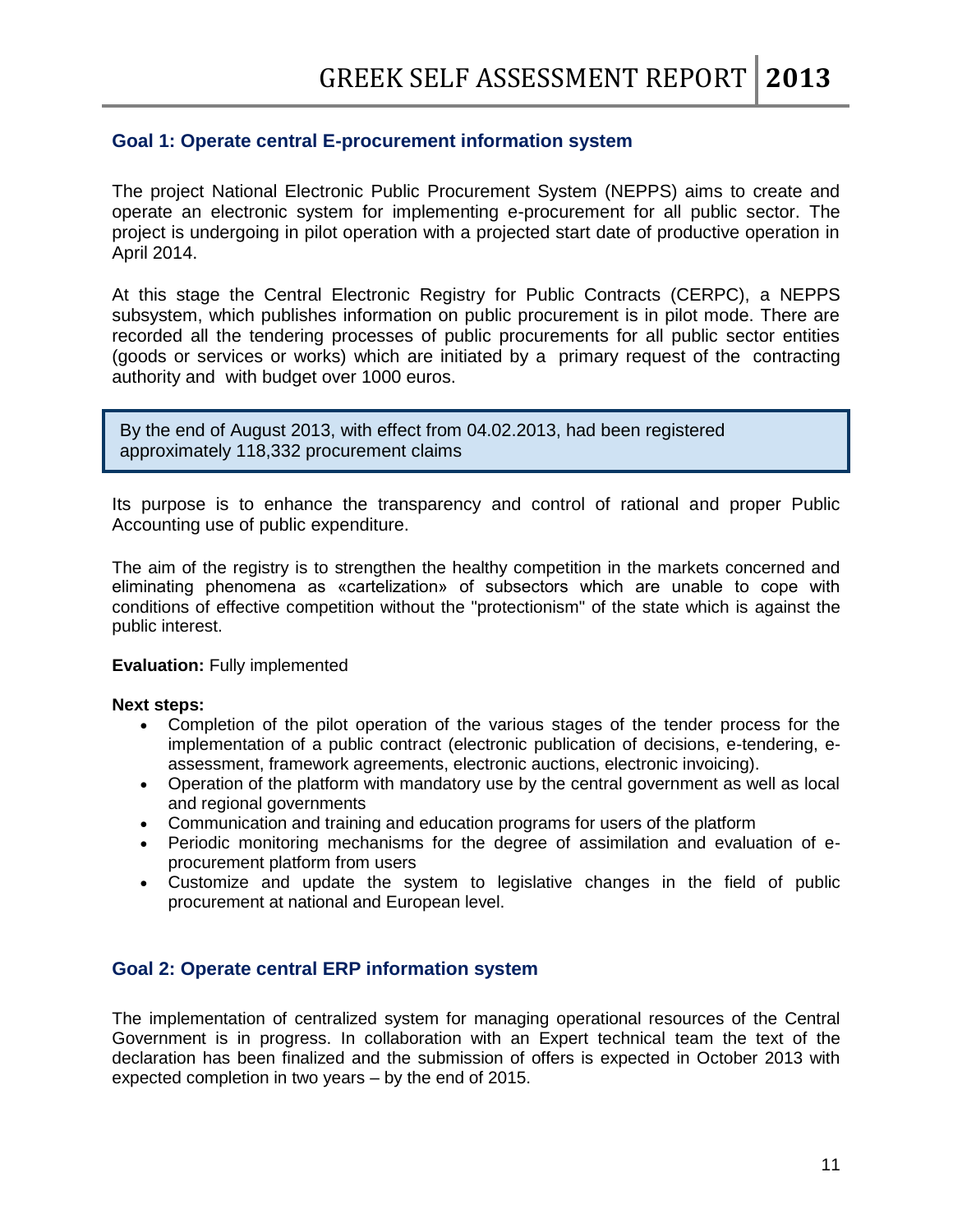#### <span id="page-11-0"></span>**Evaluation:** Partially implemented

#### **Goal 3: Operate central HRMS information system**

The human resources information management system in the public sector is under planning. Regarding the human resources management of the public sector the Census system [\(http://apografi.gov.gr\)](http://www.apografi.gov.gr/) has been implemented under which the census of civil servants has been completed.

According to the statistics so far (which are available in http://apografi.yap.gov.gr) shows that around 720,000 civil servants are paid from the public purse. The data were collected by selfinventory of civil servants and confirmed by the directorates of personnel.

The data in the above project will be fed into the the central system for Human Resources Management (HRMS) which is under development. This system is in specification phase and is expected by the end of 2015 to be operational. With this system, human capital management policies will be implemented in an effective way by promoting the principles of accountability and effective use of human resources.

**Evaluation:** Partially implemented

#### <span id="page-11-1"></span>**III.3: Open (Up) Data**

The third commitment of the Greek Action Plan is focused on opening up public data. The free availability of data, the public administration generates, collects and manages and concerns the economic and social life of citizens, was very strongly supported by the public consultation conducted for the Action Plan of our country.

Until now, free access to information is guaranteed constitutionally in Greece and provided by law. But what finally finds the essence of the right is not only the legal framework but also the organizational and technological choices which implement it. Towards this, the priorities of Greek government were aligned with the commitments undertaken by the country into the framework of the Initiative for Open Governance and with the comments of civil society stakeholders.

Some important issues that have been promoted are:

- The creation of the centralized collection and distribution directory of public data (data.gov.gr) through which data are now available. This is also related with the specific goals 1 (Open data regarding prices, as collected by Prices Observatory) and 3 (Offer additional taxation data) of this Commitment to Open Public Data.
- Allowing via data.gov.gr citizens to ask the distribution of public data.
- The organizational and legal settlement pending on geospatial information.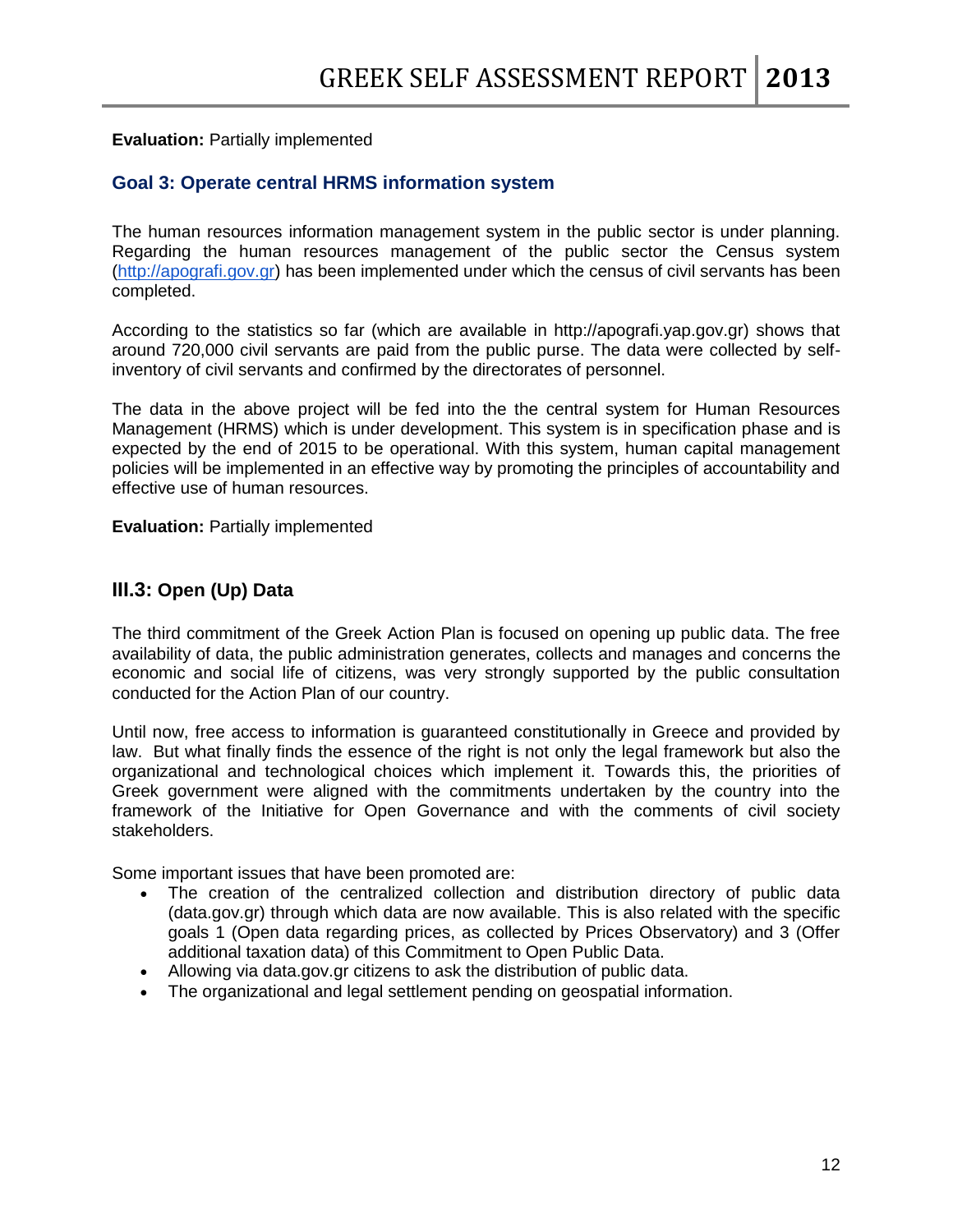#### <span id="page-12-0"></span>**Goal 1: Open data regarding prices, as collected by Prices Observatory**

The website data.gov.gr already published data concerning the price observatory for consumer products. The price data collected are published every fifteen days and can be exported to be processed by any interested party. Data concerning the last fifteen days are also available via web service from the web site http://services.e-prices.gr/ allowing dynamic data recovery and creating value added applications. It is noted that part of the data concerns the fuel prices which had been persistently requested by citizens.

#### **Evaluation:** Fully implemented

#### **Next steps:**

 Expansion of the web service concerning the prices of consumer products, in order to give access to historical price data.

#### <span id="page-12-1"></span>**Goal 2: Resolve legal issues regarding state geo-data**

The institutional framework has been enriched and the basic outstanding issues regarding the use and distribution of geospatial information have been fixed.

More specifically, by passing two laws (4161/2013 and 4178/2013), various outstanding issues relating to geospatial information are regulated as well as some organizational issues. At the same time the G.A.C.M (Greek Agency for Cadaster and Mapping) is abolished, and its functions are transferred to the corporation «National Cadaster and Mapping Agency S.A.» («NCMA S.A.»).

On the proposal and consultation with civil society in the law a provision was added which states that the set of geospatial data can be made available to public sector bodies free and without restrictions apart from reporting their origin. At the same time public data are available to any third party free and with appropriate open licenses, if they are to be used for noncommercial purposes. Also are abolished the exclusive agreements in force which do not allow free sharing of geospatial data with other public authorities or disproportionately restrict access and further use of geospatial data.

We should also mention that GACM launched a pilot portal in order to meet the country obligations under Directive 2007/2/EC (INSPIRE), until the implementation of the information system.

#### **Evaluation:** Fully implemented

The dispute regarding the operation and management of the website geodata.gov.gr (website for the free distribution of geospatial data of the wider Public Administration) and the right of use of the domain name space remain pending.

#### **Next steps:**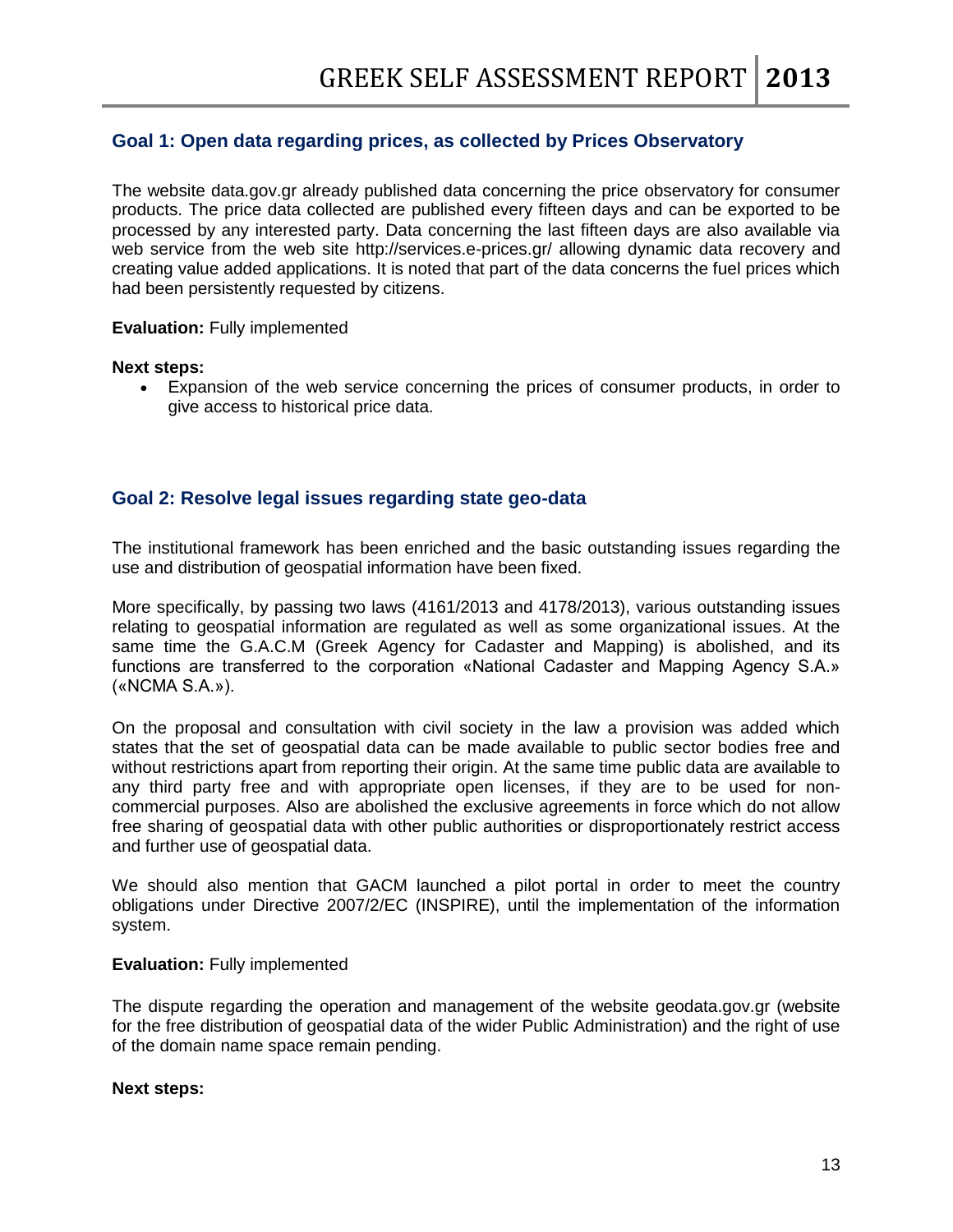- Continuous updating and enrichment of the central deposit of geospatial information under NCMA jurisdiction.
- Designing and implementing a project for the creation of a National Policy of geoinformation and the National Interoperability Framework of Geoinformation and Services, the development of an information system and internet services.

#### <span id="page-13-0"></span>**Goal 3: Offer additional taxation data**

This Goal, according to the Action Plan, calls for specific data to be made available:

- 1. Quarterly reports of overdue debts
- 2. Monthly reports of progress indicators of regional tax offices
- 3. Online data provider service for businesses and professionals.

Regarding the commitment to report quarterly overdue debts figures for overdue debts these are published in two points:

- On General Secretariat of Information Systems (GSIS) webpage [\(www.gsis.gr\)](http://www.gsis.gr/) is published information on debtors by name and the amount past due (data with limited utility)
- On General Secretariat of Public Revenue (GSPR) [\(www.publicrevenue.gr\)](http://www.publicrevenue.gr/) website are published the detailed objectives of recovery of arrears, the objectives of audit and revenue from large businesses and individuals of great wealth as well as the corresponding results. The update is monthly and currently presents the aggregated data from all regional tax offices.

Regarding the commitment to monthly reporting of regional tax offices key indicators:

 It is not yet implemented. Technical issues (collecting the data of the primary sources in a specific format to be stored in database) have not allowed it. The data also are expected to be offered in the future in editable format (.xls), while the ultimate goal is the creation and distribution of interconnected open data sets, to enable third parties offer value added services.

Regarding the online data provider service for businesses and professionals:

 The online data provider service for individuals and legal entities was operational, freely available to all citizens, but was withdrawn because of a complaint made which involved the unauthorized provision of personal data to third parties. The Hellenic Data Protection Authority (HDPA) by its decision defined the conditions for the re-provision of data from the web service. More specifically the authentication of the user is required (legal or natural person), the acceptance of the conditions to be set for the use of the service, but also the need for authorization in the case information of third parties is sought. Finally there will be a limit to the number of searches each user can make on a daily basis. The GSIS has completed the process of reassessment and redesigning the use of the web service and published a call for the cooperative development of this with the Greek Free/Open Source Society (GF/OSS). This effort will be the first action of participatory development of e-Government web services in Greece.

Apart from the above, additional steps have been taken in order to make available the open public data: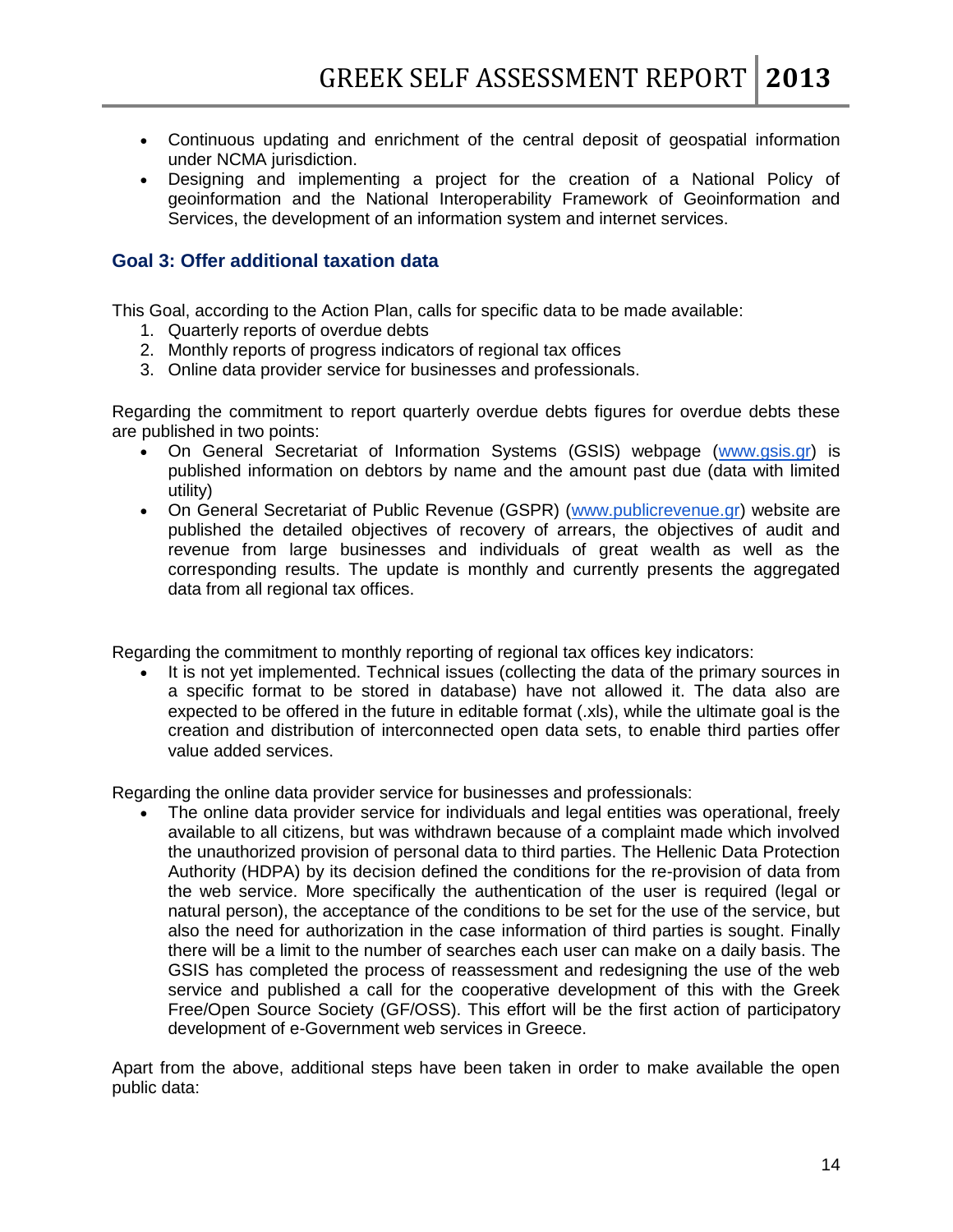- Apart from the monthly reports per regional tax office regarding the arrears, on the website of GSIS are published detailed information on the monitoring of VAT refund requests that are sent to the regional tax offices. The information is updated on a weekly basis, and is concerning the processing of applications for VAT refund per regional tax office. In fact, the three regional tax offices with the greatest positive changes (improved throughput) and the three regional tax offices with the greatest negative changes (deteriorated throughput) are published. The data are available in pdf and xls format.
- At its website GSIS also publishes details (on. xls format) in order to monitor the aggregate tax administration. Also data are published (.Pdf format) on the progress of pending tax cases at the courts.
- $\bullet$

#### **Evaluation:** Partially implemented

#### **Next steps:**

- Restarting the internet service for data provision of natural and legal persons, which will be implemented under collaborative development actions already launched.
- Disclosure of the list of offshore companies as open data
- Recently is founded and operated the General Commercial Registry which keeps data on every company operating in Greece and the open distribution of specific data of the General Commercial Registry via a web service in planned.

#### <span id="page-14-1"></span><span id="page-14-0"></span>**III.4 Enhance Transparency**

#### **Goal 1: Augment functionality of the Transparency Program**

The Transparency program introduces - for the first time in Greece - the obligation to publish all the decisions of government and administrative entities on the Internet aiming primarily to bring about the maximum publicity to government policy and administrative actions through wide publicity and access to information. Through this program citizens are able to exercise fully their constitutional rights, such as the right to information and to participation in the Information Society. At the same time, the compulsory uploading of all decisions by legal entities exercising public authority on the Internet leads to the reinforcement of responsibility and accountability.

On submission of the Action Plan in April 2012 had already been in operation the first version of the applications for supporting the whole process of publishing decisions. The decision publishing process and the user support were underway and had been problems mainly with the search application due to the substantial increase in the number of users and data.

During this time in order to implement the new system the following actions have been made:

- Supply and installation of equipment to optimize system performance
- Conduct a study to identify new data model and procedures to improve functionality by connecting different bodies' systems and through automatic data exchange and also the ability to more effective search and reporting (aggregated and detailed) by various user defined criteria.
- Start implementing a new information system that will support the second phase of operation of the action. The contract was signed on 01/03/2013 and the project mainly concerns the development of the second generation system, with faster response times, increased availability and many new features that make the system "citizen-centered" ensuring effective citizen service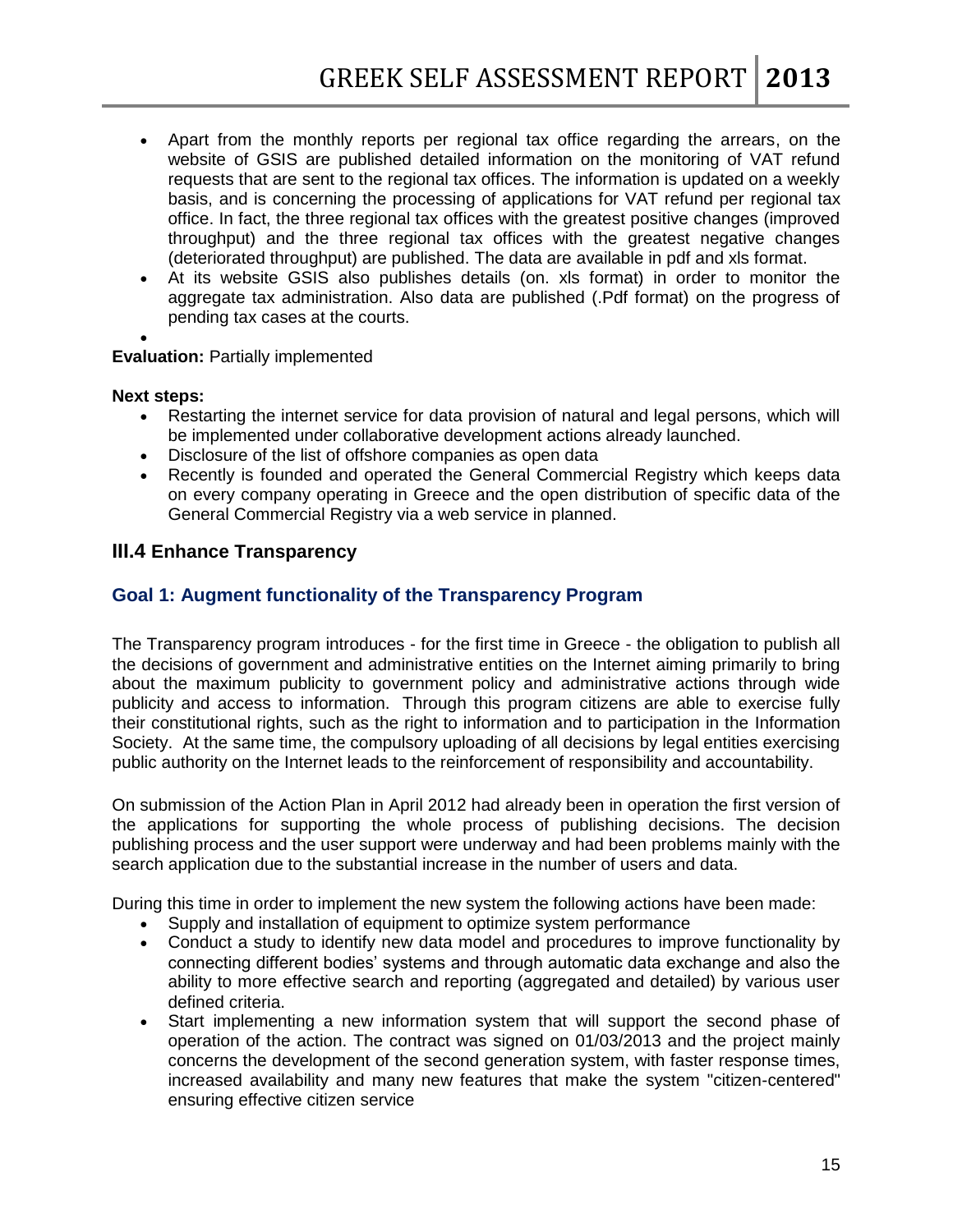Conducting compliance audits in public administration bodies by the Inspectors-Controllers Body for Public Administration –I.C.B.P.A.

Indicators (September 2013):

- Affiliated bodies: 4.070
- Number of decisions: 9.231.929
- Number of active users: 32.775
- Number of active signatories: 26.494
- Total expenditure posted: 63.574.705.473 euros
- Monthly traffic: 247.043 visits, 6.156.358 hits

**Evaluation:** Fully implemented

#### **Next steps:**

- **Cleansing of data:** a process of checking and cleansing gathered data is planned to start in order to facilitate users' search functionality.
- **Simplify document circulation procedures of government entities**: Based on the new legislative provision, the uploaded electronic documents have the same validity as the originals, reform that would allow the exclusive documents circulation of documents via the Transparency Portal (www.diavgeia.gov.gr).

#### <span id="page-15-0"></span>**Goal 2: Publicize Public Sector procurement information**

This goal includes the publication of information on the whole procurement cycle, of all public sector bodies, on the website agora.gov.gr.

The website is a subsystem of the electronic platform for the operation of public procurement (www.eprocurement.gov.gr). This platform also supports electronic submission of bids, electronic auctions and implementation of framework agreements.

At this stage it is possible to fully capture the planned public contracts of the broader public sector and local authorities (Municipalities and Regions). Scope of application is the entire spectrum of procurement of goods, services and works over  $\epsilon$  1000 concluded in writing, by electronic means or orally, at every stage (from the request of the Contracting Authority to the payment order) and independently of the procurement procedure.

Up to the end of August 2013, and started from 04.02.2013 had been registered approximately 118,332 procurement claims.

**Evaluation**: Fully implemented

**Next steps:**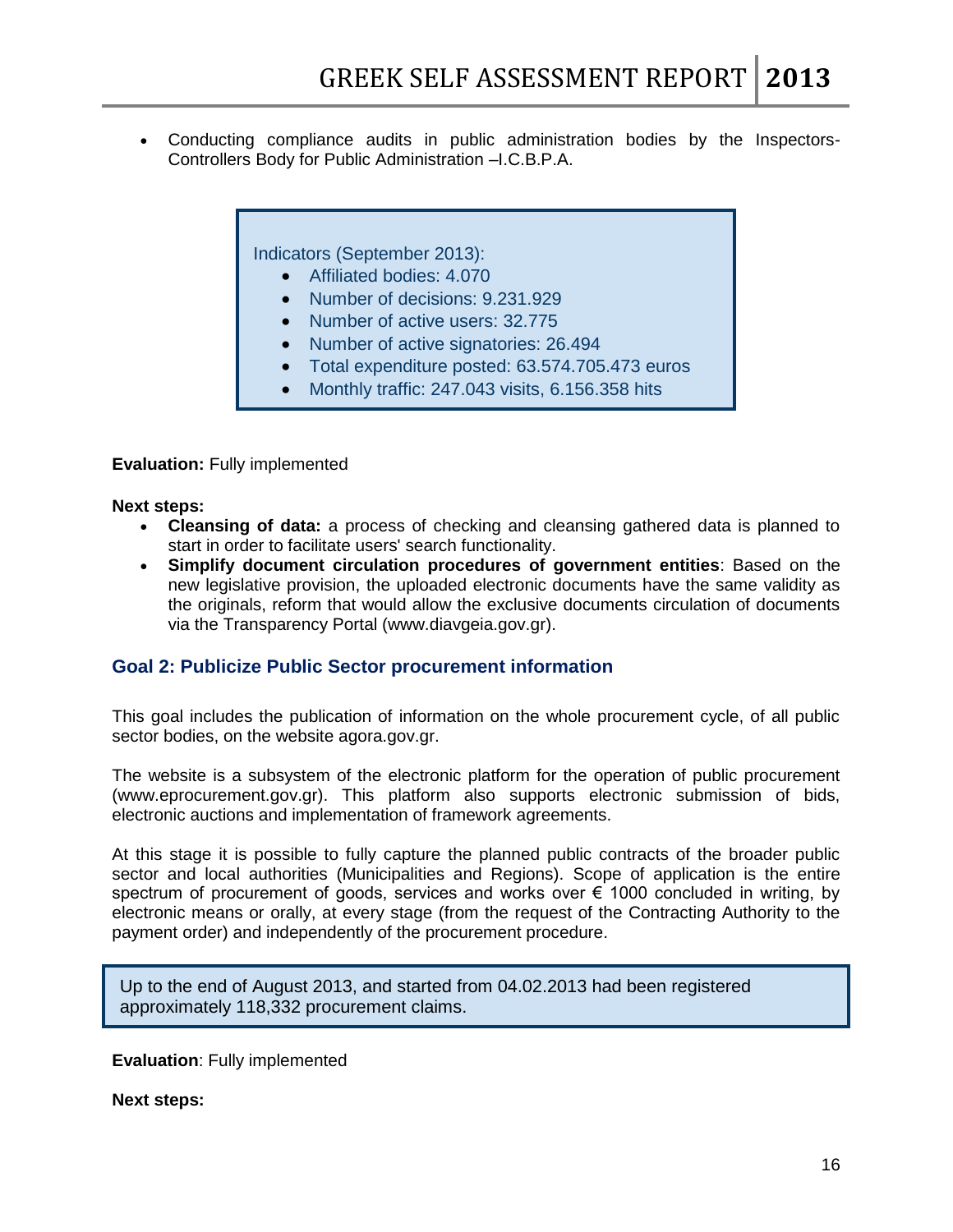- **Interoperability**. The Registry will interoperate with systems in the public sector to simplify procedures, reduce bureaucracy and administrative costs and facilitate business participation in tendering procedures for public contracts.
- **Business Intelligence.** Implementation of a system for drawing conclusions regarding the structure and functioning of the markets with which transacts the Public Administration and its systematic use for policy making on public procurement in the country.

#### <span id="page-16-0"></span>**Goal 3: Enable open, transparent and safeguarded document circulation**

This Goal of the Action Plan refers to the interconnection of electronic protocols systems of various public services such as the Di@vgeia (Clarity) program, the IT system for drafting Joint Ministerial Decisions and third external systems.

Parallel with the implementation of the new system which will support Phase II of Di@vgeia interoperability mechanisms with other public sector bodies systems that serve this purpose will be implemented by the end of the year. Examples include the following systems for which are developed mechanisms for interoperability with Di@vgeia:

Also, based on new legislative provision stating that the published electronic documents have the same effect as the originals, the physical handling of documents is replaced by the use of electronic documents that are publicly available on the website of the Program. This provision removes the obligation to present a natural authenticated copy of the documents of Di@vgeia and enables the use of IUN (Internet Uploading Number, which is given from the program Clarity in each uploading) which is unique, from individuals and bodies, instead of presenting the authenticated copy of a decision.

While the implementation of the interconnection of electronic protocols has not been completed (a first phase of pilot operation has been completed), nevertheless have been other significant actions aimed at open, transparent and safeguarded public document circulation.

**E-invoice**: is expected in mid-September a decision setting out the details for the format to be used and the providers who will certify the invoices issued electronically. It will also set the stages for the adoption by businesses and public bodies. The application of electronic invoice will start at 1/1/2014.

**Electronic Fee**: has begun pilot implementation for certain services of the Ministry of Transportation (driving license, digital tachograph card and driving license stamp). Gradually it will be offered for services of other agencies. This process cannot be opened for all the agencies at the same time, because it requires a specific role for the users of the agency in order to allow the check and binding of the electronic fee.

**Evaluation:** Partially implemented